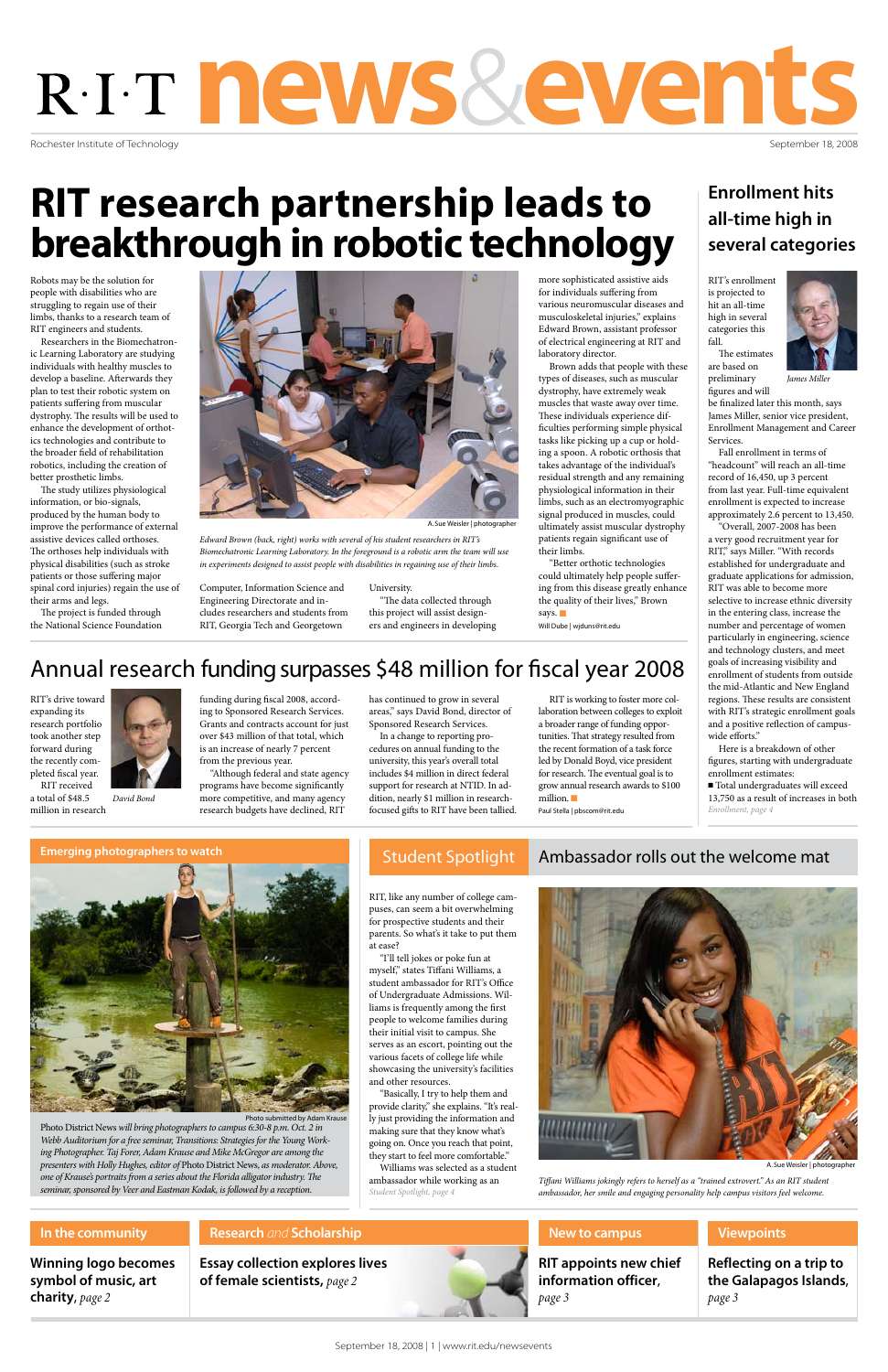#### **Putting the pieces together**

Gallery r, RIT's Metro Showcase and Learning Laboratory for the Arts located at 775 Park Ave., will host "The Political Puzzle," a creative mixed media exhibition featuring a visual representation of political viewpoints. The exhibition runs through Oct. 11, with a reception 7-9:30 p.m. Sept. 19. "Anyone attending the reception or stopping by Gallery r are encouraged to write or design a puzzle piece; the work will be added to the growing political puzzle installation on the walls," says Zerbe Sodervick, gallery coordinator. For more information, call 242-9470.

#### **Mud Tug, Sept. 20**

The 13th annual Mud Tug will be held noon-5 p.m. Sept. 20 at the Greek Lawn mud pit, east of the varsity athletic field. The tug-of-war competition, hosted this year by Greek fraternities Zeta Tau Alpha and Phi Kappa Psi, brings together RIT teams to help increase breast cancer awareness and raise money for research. For more information, e-mail bxd9202@rit.edu or call (716) 515-8186.

#### **Dean's lecture series**

RIT's Golisano College of Computing and Information Sciences kicks off its annual Dean's Lecture Series 1 p.m. Sept. 26 in Golisano College auditorium. Juan Gilbert, a distinguished associate professor in Auburn University's Department of Computer Science and Software Engineering, will deliver a lecture on Computing in the 21st Century: Innovative Solutions to Real World Problems. Gilbert directs Auburn's Human-Centered Computing Lab.

#### **Storytelling conference**

A first-of-its-kind conference will discuss how changing technology is affecting storytelling in American Sign Language in the deaf community. The free symposium, Redefining the Literary Expressions of Deafhood: The Impact of the Digital Age, will be held Oct. 3 and 4 at NTID's Robert F. Panara Theatre. The conference will trace the emergence of Deaf/ASL literature and explore its roots in the works of contemporary deaf poets, storytellers, bloggers and video bloggers. Participants should register by Oct. 1. For more information, contact deafnarratives@ntid.rit.edu.

#### **NTID partnership**

The Republic of Ireland has contracted with the NTID's Center for Education Research Partnerships in an effort to enhance education for students with hearing loss in the Emerald Isle. The \$50,000 contract from the Irish National Council on Special Education will enable the center to make site visits to schools and offer specific recommendations to improve accessibility and the quality of education for students in Ireland. The center works with schools, educators, parents and others to bridge research and real world practice relating to education of deaf and hard-of-hearing students.

#### **News briefs**

decisions related to technology is often problematic.

How does a public policymaker properly assess the benefits of funding one technology over another? How will changes to industry and society brought on by new technology be addressed? How will the basic research work of scientists and engineers be calibrated with the current needs of industry, the environment, medicine and society?

These questions are the focus of Engineering and Public Policy, a new undergraduate course created by RIT's College of Liberal Arts and Kate Gleason College of Engineering. The elective class, funded

through a Provost Innovation and Learning Grant, seeks to better link technology development with public policies that affect this development and

teaches students in both disciplines how to better work together.

RIT alumnus Bill Tighe is considered a rock star of graphic design. Well, at least in the eyes of Goo Goo Dolls' Robby Takac.

Takac, bass guitarist of the Grammy nominated rock band,

called on the help of a class of RIT senior design students to develop a brand identity for his non-profit organization Music is Art, which promotes and educates music and art in schools in western New York.

The organization ultimately selected Tighe's design concept.

Takac officially unveiled the logo at a July news conference in Buffalo,

Takac's hometown and Music is Art headquarters.

# Challenges of female scientists **Policy, technology** Challenges of female scientists<br> **Policy, technology** explored in new essay collection

"The entire experience has been exciting," says Tighe '08 (graphic design). "I learned so much from working with a real client. Music is Art was open to anything and didn't give us any limitations. As a designer, that was great. When I first saw my logo on a banner I thought 'Wow, I created this.'"

The 16 seniors in the corporate design course, taught by visiting professor Carol Fillip, each developed a logo and tagline, letterhead, business cards, brochures and Web site. The students presented their individual proposals to Takac and members of the Music is Art board of directors in November.

"On behalf of everyone at Music is Art, thanks to Carol and her entire class for the great work on our designs," says Takac, founder and president of Music is Art. "Every one of them was creative and cool, and honestly it was a difficult choice to pick just one. Bill's work stood out for us because it's professional enough for us to use on our grant applications but still captures the cool factor of Music is Art."

**MUSIC<br>IS ART** 

Music is Art hosts various programs throughout the year including the Music is Art Festival, which draws 75,000 fans from throughout Western New York and Southern Ontario. A high school awareness tour, an instrument drive and a Teen Battle of the Bands are also part of its community-based program initiatives.  $\blacksquare$ Kelly Downs | kaduns@rit.edu

No one talks about it much, but if you're a woman scientist, you're faced with it everyday: the challenge of being a serious scientist and an ideal mother. Those who haven't made the choice must decide what they can live with: foregoing motherhood for a career in science or a career in science instead of motherhood, or finding a way to meld the two.

According to experts, the development and application of technologies is the key to social progress. However, the process for making public *Margaret Bailey Ron Hira* 

> *Motherhood, the Elephant in the Laboratory: Women Scientists Speak Out*, edited by Emily Monosson and published by ILR Press, is a collection of 34 essays by mother-scientists who share their stories and insights on achieving balance and defining success.

RIT scientist Stefi Baum contributed her insights in the essay, "The Accidental Astronomer," detailing the career and family choices she made at the outset of her career in the 1980s.

"Technology is the key to solving, or aggravating, society's most pressing problems, whether it is global warming, national economic competitiveness or national security," notes Ron Hira, assistant professor of public policy, who helped develop the course. "However, the proper use of technology is often inhibited by the intellectual gulf between those who shape technology engineers—and those who make the public decisions that affect societal and economic change— *Course, page 4*

Baum is the director of RIT's Chester F. Carlson Center for Imaging Science and co-chair of the new Astrophysical Sciences and Technology graduate program. She has balanced a successful career inside and outside academia with the domestic demands of being the mother of four children.

In her essay, Baum reflects on timing her pregnancies "so as not to be visibly pregnant" during her early job interviews; giving birth to her first child in a small village in Holland while on a joint post-doctoral

fellowship with her husband at the Netherlands Foundation for Radio

Astronomy; and returning to work only one week after having had her first son.

"Critical to being able to juggle a scientific career and a young family was having the perfect collaborator—a husband who shared all aspects with me from scientific discovery to baby trips to the doctor," Baum says. Her husband, Chris O'Dea, is also an astronomer and a professor of physics at RIT.

As director of the Center for Imaging Science, Baum has sought ways to increase the representation of girls in science and women in academia. She started a series of annual programs with the Girl Scouts of Genesee Valley through the center. Baum is also working with Margaret Bailey, Kate Gleason Endowed Chair and associate professor of mechanical engineering, who won a National Science Foundation grant to increase the participation and advancement of women in academic science and engineering careers.

She also headed the engineering division supporting the Hubble ground systems and supervised 140 engineers, scientists and support staff.

In addition, Baum led the team working on a new instrument to be placed on Hubble called the Space Telescope Imaging Spectrograph. Baum and her husband took the family to Cape Canaveral, Fla., to watch the launch of the shuttle carrying the instrument Baum helped develop.  $\blacksquare$ Susan Gawlowicz | smguns@rit.edu



*Herb Smith and fellow trumpet player Jon Kruger will perform a "Legends of Jazz Trumpet" concert 8 p.m. Sept. 26 in the Student Alumni Union's Ingle Auditorium to kick off the 2008-2009 Performing Artist Concert Series.* 

*Rod Blumenau (piano), Quin Lawrence (clarinet/sax) and Jeff Campbell (bass) will support Smith and Kruger. They will be joined by vocalist Cindy Miller and host Michael Lasser, from the locally produced and syndicated National Public Radio program* Fascinatin' Rhythm*.*

*Tickets are \$6 for students, \$15 for faculty, staff and alumni and \$20 for the public. They can be purchased at the RIT Student Alumni Union Candy Counter or by phone at 475-4121.* 



Submitted photograph

# **Alum designs winning logo for music nonprofit**

# **merge in new course**

*Bill Tighe, left, and Robby Takac of the Goo Goo Dolls at a July news conference in Buffalo.* 



Photograph submitted by Lorrie Frear

*Stefi Baum and Chris O'Dea on vacation in Ireland with their children, Brennan, 17, second to left, Kieran, 19, Connor, 20, and Annelies, 16.*



Submitted photograph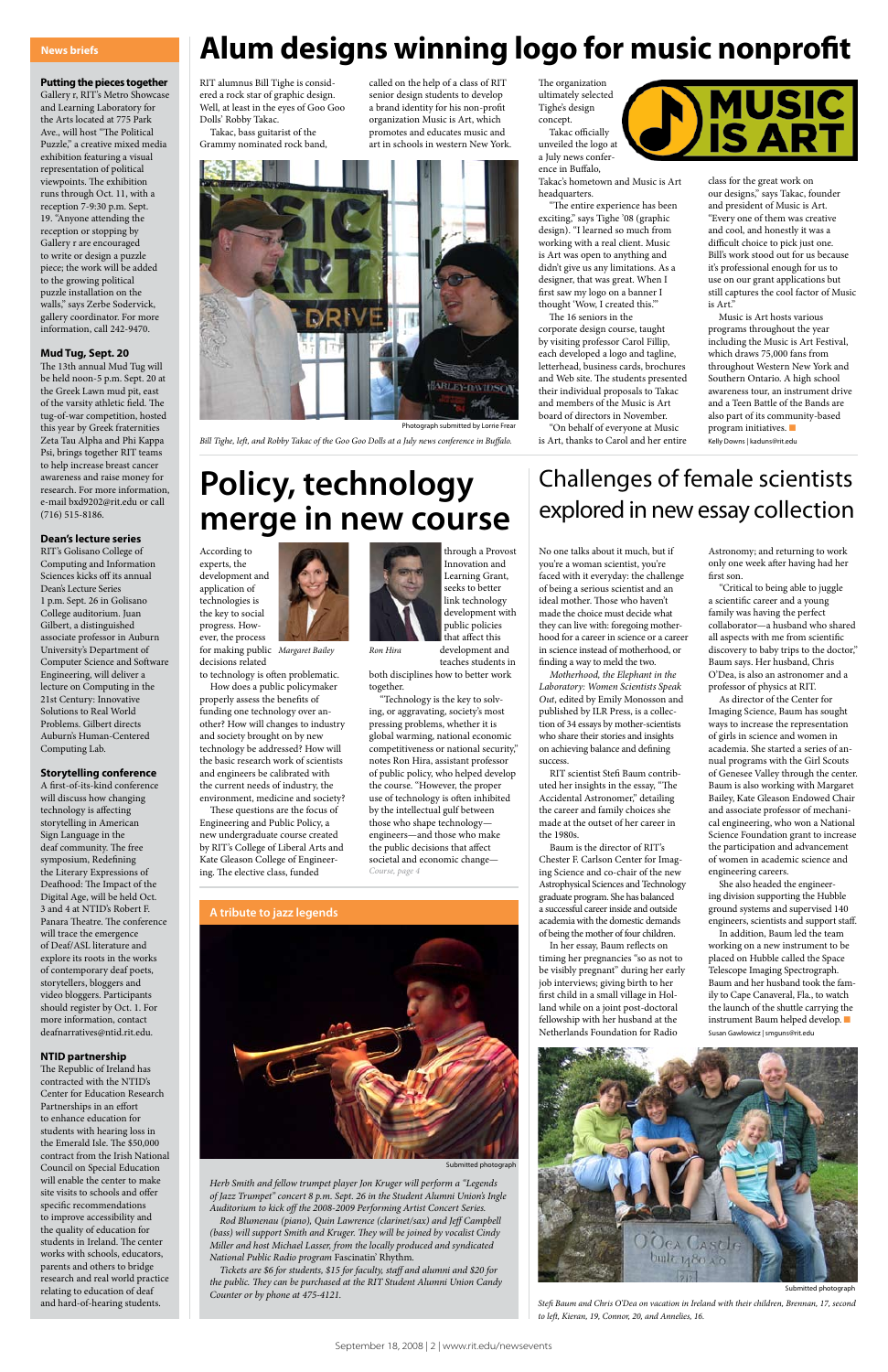#### Viewpoints Galapagos—The experience of a lifetime by Deborah Stendardi

his summer, I had the won-<br>derful opportunity to join R<br>biology professor Bob Roth<br>man on bis grapual trin to the Cole derful opportunity to join RIT biology professor Bob Rothman on his annual trip to the Galapagos Islands, a remarkable archipelago off the coast of Ecuador that prompted Charles Darwin's seminal work on his theory of evolution, *The Origin of the Species.* The trip was a long-awaited adventure for me, and it was more than worth the wait. The islands are truly a sanctuary for the many species of birds, tortoises, sea lions, land and marine iguanas and other wonderful creatures of nature that call the Galapagos home. And Bob Rothman is a veritable font of knowledge about the islands and the wildlife that inhabits them.

There were 13 of us on this year's trip, including Professor Rothman, Linda Siple of NTID and her husband, Tom Gibbons, seven RIT students and two other students who were siblings of a couple of the RIT students. We had the opportunity to get to know each other in advance of the trip by taking a weekly class with Dr. Rothman. The class provided us with important information about the history of the islands, its culture,

geography, and of course the characteristics, habits and other facts about the amazing array of wildlife that we would have the chance to see up close and personal. Over the course of the 21 years that he has led this trip, Dr. Rothman has assembled an incomparable inventory of photographs that week after week made us anticipate the experience with growing excitement.

We were not disappointed. The trip offered us a bounty of wonder and respect for a place where the wildlife still rules. Most of the islands are in fact inhabited only by the animals and almost the entire archipelago is protected by national park status. Each of the islands that we visited was different, both in the terrain and their endemic species. Most mornings began with an invigorating hike, occasionally on a sandy beach or trail, but more often on volcanic rock or other rugged terrain. Walking the islands, you have to look down not only to stay on your feet, but also to avoid stepping on "critters" such as the lava lizards and iguanas that are well camouflaged into their environ-

ments. Balancing on rocks to take photographs was also part of the challenge and the adventure. Our guide, Santiago, was with us at all times, helping us to stay on the designated trails

and steering us from protected areas such as the sea turtle nests buried under the sand. But in terms of key facts and information, as often as not, it was Bob Rothman who had the greater depth of knowledge to share with us.

Another important part of the experience was living on a boat for seven days. The Samba was our home away from home, with a friendly and helpful crew and great food. We snorkeled with sea turtles, sea lions and the most adorable penguins (one of my personal favorites!). We visited the habitats of the famous bluefooted boobies, waved albatrosses and numerous other beautiful seabirds. We saw the colorful and impressive land iguanas and the fearsome look-

ing, although very benign, marine iguanas. And yes, we spent some time with the giant tortoises which are even bigger and more impressive than they look in pictures. It was truly a trip of a lifetime.

Thanks to Bob Rothman for leading this trip and for making this experience possible for myself as well as Linda, Tom, Carlyn, Lauren, Mike, Kate, Allison, Robbie, Steven, Nicole, and Sonny, and the many others that have had the joy of this adventure over the past 21 years. For those who are interested, it is an experience not to be missed.

*Stendardi is vice president for government and community relations.* 

This fall, the College of Liberal Arts has added a bachelor's degree in philosophy to its expanding undergraduate portfolio.

Philosophy at RIT has always been popular among students, who quickly fill all available courses, notes David Suits, a professor in the department since 1977.

Students enrolling in the program will specialize in an area of interest within philosophy and in a separate discipline of their choice outside of the department. Philosophical areas of specialization include cognitive science, science and technology, applied ethics, social sciences and political philosophy, and art and aesthetics. Graduating seniors will

demonstrate their competence by writing a thesis integrating philosophy with a field of application.

> The 43,000-square-foot building, which opened in April, is home to the college's Department of Electrical, Computer and Telecommunications Engineering Technology and the Department of Civil Engineering Technology, Environmental Management and Safety.

"The new degree program in philosophy will offer students at RIT an opportunity to graduate not only with a technical degree, but also with one in the humanities," says Brian Schroeder, department chair. "Since philosophy emphasizes critical thinking and writing, it will advantage students with the extra edge in the business world, which an increasing number of employers say they are looking for. We designed the new degree program not only with an eye to specializing in certain areas but also with the option of double-majoring as a priority."

The discipline of philosophy trains students to think clearly and deeply, to identify and examine underlying principles and to argue from diverse perspectives. This training will give students a competitive edge for pursuing further graduate and professional education.

crease awareness about deaf culture, and finding ways to continue building connections across RIT's diverse campus communities. Additionally, the commission plans to focus on the changing diversity dialogue in response to the current election process—specific to the stereotypes still held about people of color and the role of women. Kim White has been appointed as director of diversity assessment and research management. White comes to RIT from The New Schools at Carver, Early College High School in Atlanta, where she worked as a research associate, developing survey instruments, data collection, data entry, data analysis and report writing. White has provided national presentations on high-school reform and educational and health outcomes for grandchildren being raised by grandparents. She has also developed curricula focused on perspectives of human diversity communication, and taught courses on cultural competence and diversity.  $\blacksquare$ 

"We're in the business of teaching clear and deep reasoning," Suits says. "We expect the majority of our students will probably not go on to study philosophy at the graduate level. But they will take philosophy skills with them wherever they go."

For more information, visit www.rit. edu/cla/philosophy/PhilMajor.html. Susan Gawlowicz | smguns@rit.edu

> Peter Singer will visit RIT to discuss "A Better, More Sustainable World." The lecture—free and open to the public—will be held 2:30 p.m. Oct. 3 in the B. Thomas Golisano College of Computing and Information Sciences auditorium. The lecture will be followed by a question-and-answer session.

Australian-born, Singer is recognized worldwide for his controversial consideration of philosophical topics regarding poverty, environmental ethics, sustainability and globalization. His writings and lectures involve practical application of ethics that pertain to everyday life as well as the future of science and technology. His books include *A Darwinian Left: Politics, Evolution and Cooperation*, *Writings on an Ethical Life* and *Rethinking Life and Death*. Singer's writings cover topics such as poverty, abortion, genetic engineering, euthanasia and collateral damage on the battlefield. He contributes monthly

priority is to create and mainta technical infrastructure that supports our academic mission."

to Project Syndicate, an association of newspapers around the world.

*Time* magazine named Singer one of the top 100 most influential people alive in 2005. His 1975 book, *Animal Liberation*, was influential in the formation of the animal rights movement. He is Laureate Professor at the Center of Applied Philosophy and Public Ethics at the University of Melbourne. He is also the Ira W. De Camp Professor of Bioethics at Princeton University's Center for Human Values.

The lecture is sponsored by the College of Liberal Arts Honors Program; Wade Robison, Ezra A. Hale Chair in Applied Ethics; Mary Lynn Broe, Caroline Werner Gannett Chair; Golisano Institute for Sustainability; Office of the President; Department of Philosophy; and the RIT Skeptics, a student organization. For information, contact Larry Torcello at 475-6346.  $\blacksquare$ Sherry Hoag | slhuns@rit.edu

RIT's new College of Applied Science and Technology building has officially turned "green," earning the U.S. Green Building Council's Gold Leadership in Energy and Environmental Design, commonly called LEED, certification.

LEED is the most widely accepted rating system for evaluating sustainable, high-performance buildings and gold is the second highest of four levels of LEED certification. The College of Applied Science and Technology building is only the 16th building in New York state to achieve this level of environmental recognition. It is the second building at a university to earn the honor.

"This type of recognition demonstrates that RIT does not just preach sustainability, we embrace sustainability," says RIT President Bill Destler. "We look forward to continuing to lead the world toward a sustainable future."

The building features unique energy and water-saving design strategies, which include rainwater reuse systems and lighting and climate control systems that reduce demand for energy and water. These systems reduce annual water use by an estimated 70 percent and annual electric use by an estimated 21 percent.

The building excelled in the "Innovation in Design" category, where it was commended for providing sustainable educational opportunities, implementing a green cleaning program and establishing a curriculum that uses the building as a teaching tool.

"Not only will our new building benefit the environment, but the learning that takes place within the building will also benefit the environment for years to come," says Fred Walker, dean of the College of Applied Science and Technology. "That's what makes us most proud."

John Follaco | jpfuns@rit.edu

Michelle Cometa has been named 2008-2009 chairperson of the President's Commission on Pluralism and Inclusion. She



takes over from Thomas Warfield,

who previously held that position. Cometa will continue in her role as communications and public relations manager for Information and Technology Services, while spending half of her time as chair for the commission.

Cometa is also the editor of *Diverse Perspectives*, a quarterly publication focused on heightening the awareness of diversity at RIT.

"Our theme for the year, Reading Between the Signs: Connecting our Communities, is a take-off on the title of the book, *Reading Between the Signs,*" says Cometa. "It is a book used to orient new interpreters to the career of sign interpreting, and, most importantly, to understanding deaf culture. There are distinct signs in American Sign Language that form the rich and unique language of deaf culture. Taken on a broader view, there are distinct 'signs' that symbolize many cultures, ethnicities and communities. Our goal is to recognize the signs of our diverse communities, learn more about them and integrate this learning to better communicate, respect and

understand

people." Goals for the 2008-2009 include providing support for climate study, helping to in-

commission team the new campus

Vienna Carvalho | vnccom@rit.edu

*This column presents opinions and ideas on issues relevant to higher education. To suggest an idea for the column, e-mail newsevents@rit.edu.*

# **New philosophy degree now offered**

## Lecture to focus on ethics, sustainability, globalization

## **Pluralism, inclusion commission announces two appointments**

# **'Green' building earns official LEED status**

*Michelle Cometa Kim White*

*Deborah Stendardi, fourth from right, poses with traveling companions and the Galapagos' giant tortoises.*



Submitted photograph

Jeanne Casares has been appointed RIT's chief information officer, according to James Watters, senior vice president for finance and administration.

in a collaborative work model, and her appointment is a testament to the partnership that has been forged with the academic community," says Watters. "She understands that the

In her role at RIT, Casares is responsible for overseeing the information technology services division which includes supporting academic technology needs and deploying enterprise-wide academic and administrative systems, applications, data and telecommunications networks and additional infrastructure, such as academic wireless access and new student information systems.

"Jeanne thrives *Jeanne Casares*

"I hope to develop a shared vision across the university of how technology can be leveraged to move RIT towards its strategic goals," Casares says. "I also plan to implement a universitywide process, which includes faculty, staff and students, to set priorities for how information technology resources can be best used."

Casares comes to RIT from Paychex Inc. Vienna Carvalho | vnccom@rit.edu

### RIT names chief information officer

*Bob Rothman on an earlier trip to the Galapagos.*